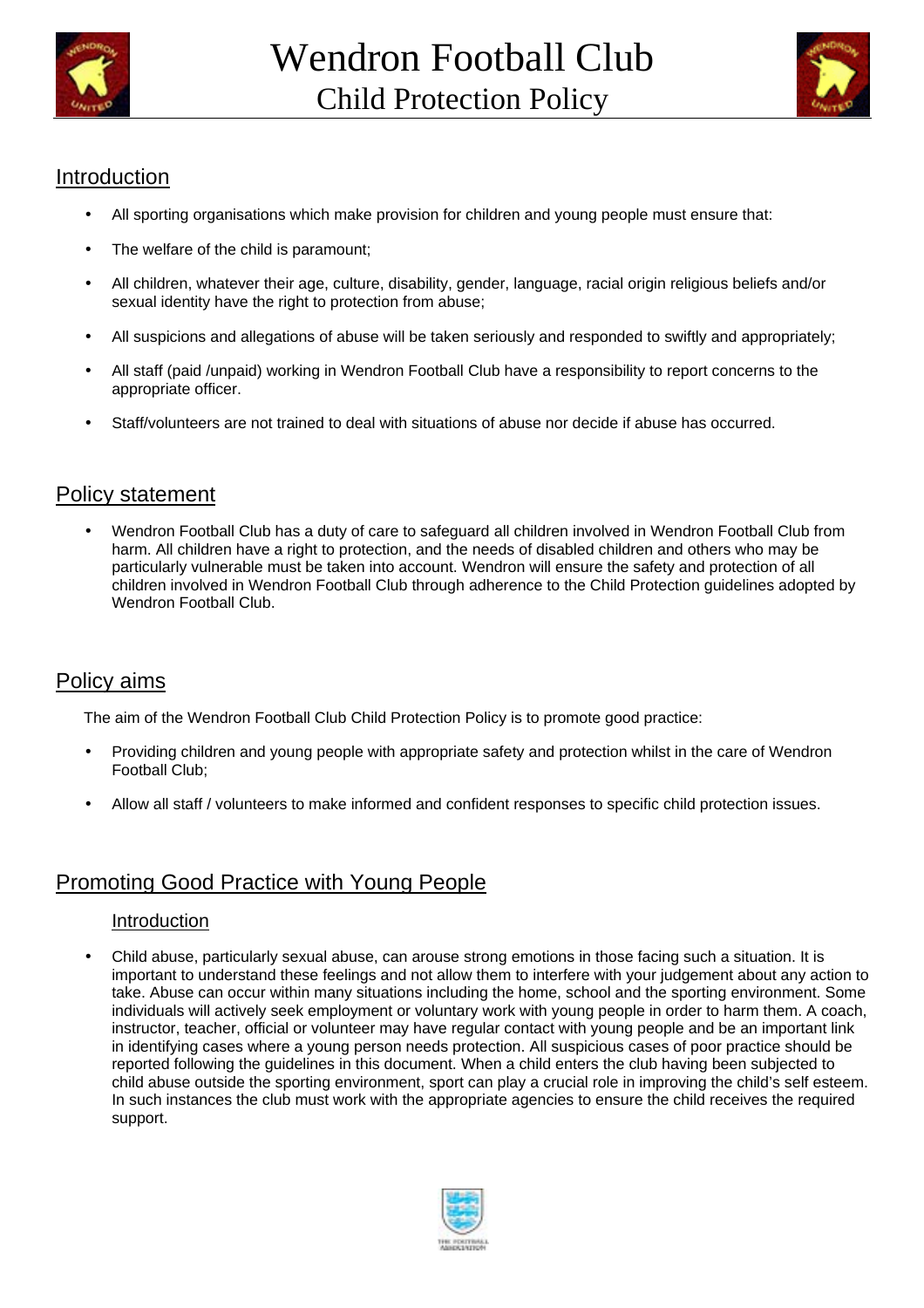



# Good Practice Guidelines

All personnel should be encouraged to demonstrate exemplary behaviour in order to protect themselves from false allegations. The following are common sense examples of how to create a positive culture and climate within football:

#### Good practice means:

- Always working in an open environment (e.g. avoiding private or unobserved situations and encouraging an open environment i.e. no secrets).
- Treating all young people/disabled adults equally, and with respect and dignity.
- Always putting the welfare of each young person first, before winning or achieving goals.
- Maintaining a safe and appropriate distance with players (e.g. it is not appropriate to have an intimate relationship with a child or to share a room with them).
- Building balanced relationships based on mutual trust which empowers children to share in the decisionmaking process;
- Making sport fun, enjoyable and promoting fair play.
- Ensuring that if any form of manual/physical support is required, it should be provided openly and according to guidelines provided by the Coach Education Programme. Care is needed, as it is difficult to maintain hand positions when the child is constantly moving. Young people should always be consulted and their agreement gained. Some parents are becoming increasingly sensitive about manual support and their views should always be carefully considered.
- Keeping up to date with the technical skills, qualifications and insurance in sport.
- Involving parents/carers wherever possible (e.g. for the responsibility of their children in the changing rooms). If groups have to be supervised in the changing rooms, always ensure parents/teachers/coaches/officials work in pairs.
- Ensuring that if mixed teams are taken away, a male and female member of staff should always accompany them. (NB however, same gender abuse can also occur)
- Ensuring that at tournaments or residential events, adults should not enter children's rooms or invite children into their rooms.
- Being an excellent role model this includes not smoking or drinking alcohol in the company of young people.
- Giving enthusiastic and constructive feedback rather than negative criticism.
- Recognising the developmental needs and capacity of young people and disabled adults avoiding excessive training or competition and not pushing them against their will.
- Securing parental consent in writing to act in loco parentis, if the need arises to give permission for the administration of emergency first aid and/or other medical treatment.
- Keeping a written record of any injury that occurs, along with the details of any treatment given.
- Requesting written parental consent if club officials are required to transport young people in their cars.

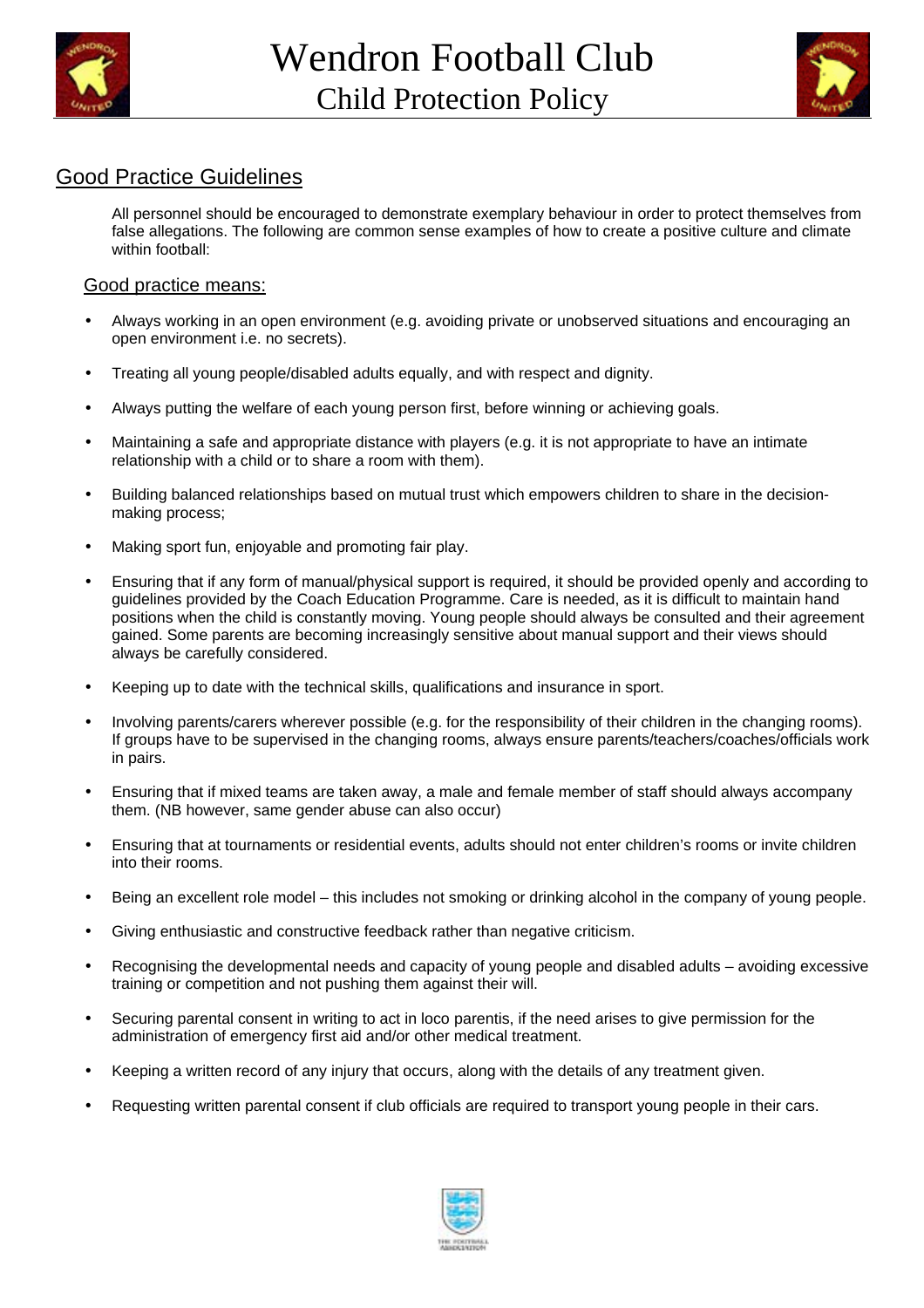



#### Practice to be avoided

- The following should be avoided except in emergencies. If cases arise where these situations are unavoidable they should only occur with the full knowledge and consent of someone in charge in the club or the child's parents. For example, a child sustains an injury and needs to go to hospital, or a parent fails to arrive to pick a child up at the end of a session:
- Avoid spending excessive amounts of time alone with children away from others;
- Avoid taking children to your home where they will be alone with you.

#### Practice never to be sanctioned

- The following should never be sanctioned. You should never:
- Engage in rough, physical or sexually provocative games, including horseplay;
- Share a room with a child:
- Allow or engage in any form of inappropriate touching;
- Allow children to use inappropriate language unchallenged:
- Make sexually suggestive comments to a child, even in fun;
- Reduce a child to tears as a form of control;
- Allow allegations made by a child to go unchallenged, unrecorded or not acted upon;
- Do things of a personal nature for children or disabled adults, that they can do for themselves;
- Invite or allow children to stay with you at your home unsupervised.

NB. It may sometimes be necessary for staff or volunteers to do things of a personal nature for children, particularly if they are young or are disabled. These tasks should only be carried out with the full understanding and consent of parents and the players involved. There is a need to be responsive to a person's reactions. If a person is fully dependent on you, talk with him/her about what you are doing and give choices where possible. This is particularly so if you are involved in any dressing or undressing of outer clothing, or where there is physical contact, lifting or assisting a child to carry out particular activities. Avoid taking on the responsibility for tasks for which you are not appropriately trained.

If any of the following occur you should report this immediately to another colleague and record the incident. You should also ensure the parents of the child are informed:

- If you accidentally hurt a player.
- If he/she seems distressed in any manner.
- If a player appears to be sexually aroused by your actions.
- If a player misunderstands or misinterprets something you have done.

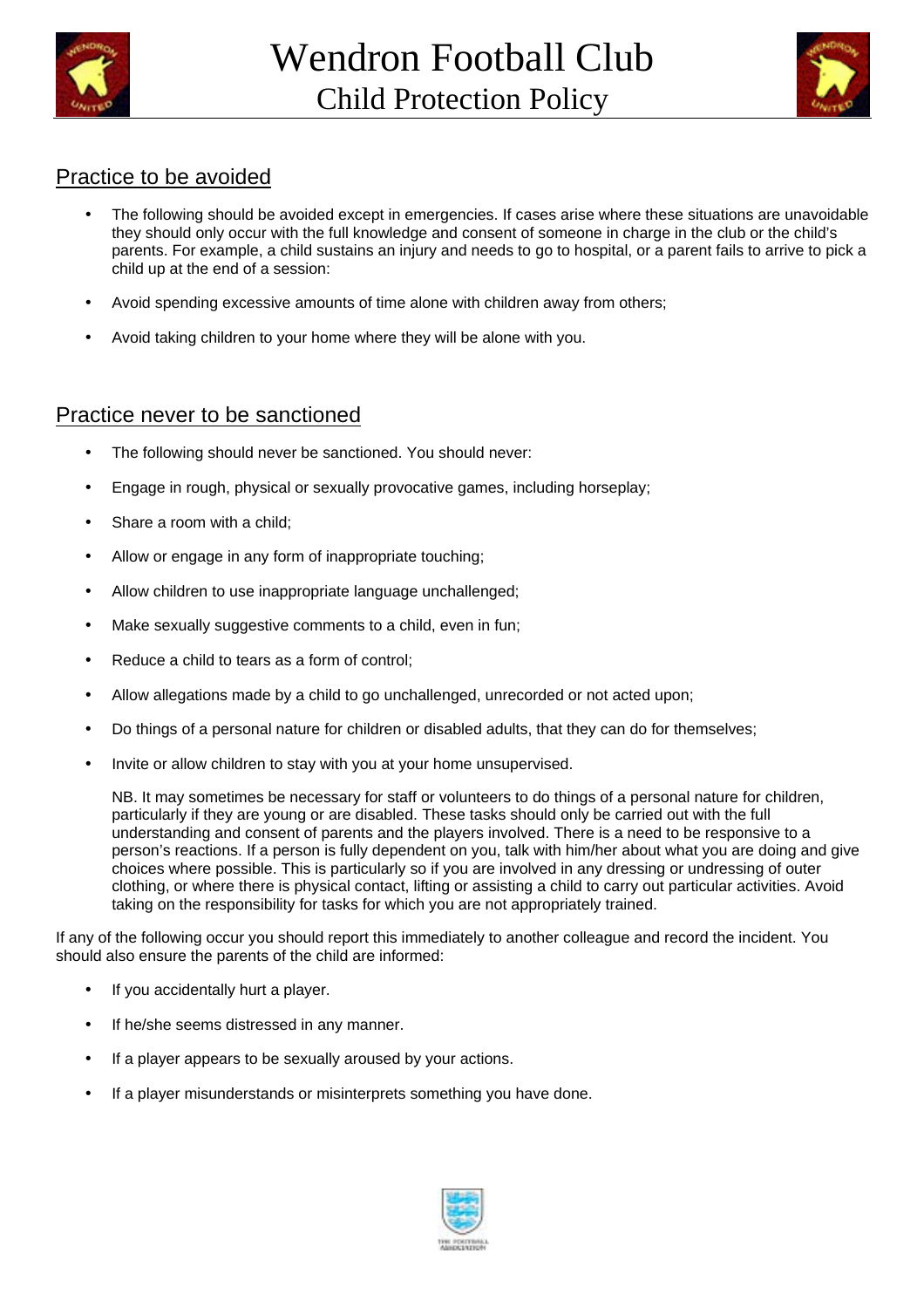



# Guidelines for Use of Photographic Filming Equipment at Sporting Events

There is evidence that some people have used sporting events as an opportunity to take inappropriate photographs or film footage of young and disabled sportspeople in vulnerable positions. It is advisable that all clubs be vigilant with any concerns to be reported to the Club Child Protection Officer.

Videoing as a coaching aid: there is no intention to prevent club coaches and teachers using video equipment as a legitimate coaching aid. However, performers and their parents/carers should be aware that this is part of the coaching programme and care should be taken in the storing of such films.

# Recruitment and selecting staff and volunteers

Wendron Football Club recognises that anyone may have the potential to abuse children in some way and that all reasonable steps are taken to ensure unsuitable people are prevented from working with children. When undertaking pre selection checks the following should be included:

- All volunteers /staff should complete an application form. The application form will elect information about applicants past and a self-disclosure about any criminal record.
- Consent should be obtained from an applicant to seek information from the Criminal Records Bureau (introduced in September 2001).
- Two confidential references, including one regarding previous work with children. These references must be taken up and confirmed through telephone contact.
- Evidence of identity (Passport or driving licence with Photo).

# Responding to suspicions or allegations

It is not the responsibility of anyone working in Wendron Football Club, in a paid or unpaid capacity to take responsibility or to decide whether or not child abuse has taken place. However there is a responsibility to act on any concerns through contact with the appropriate authorities.

Wendron Football Club will assure all staff/volunteers that it will fully support and protect anyone, who in good faith reports his or her concern that a colleague is, or may be, abusing a child.

Where there is a complaint against a member of staff there may be three types of investigation:

- A criminal investigation,
- A child protection investigation,
- A disciplinary or misconduct investigation.

The results of the police and child protection investigation may well influence the disciplinary investigation, but not necessarily.

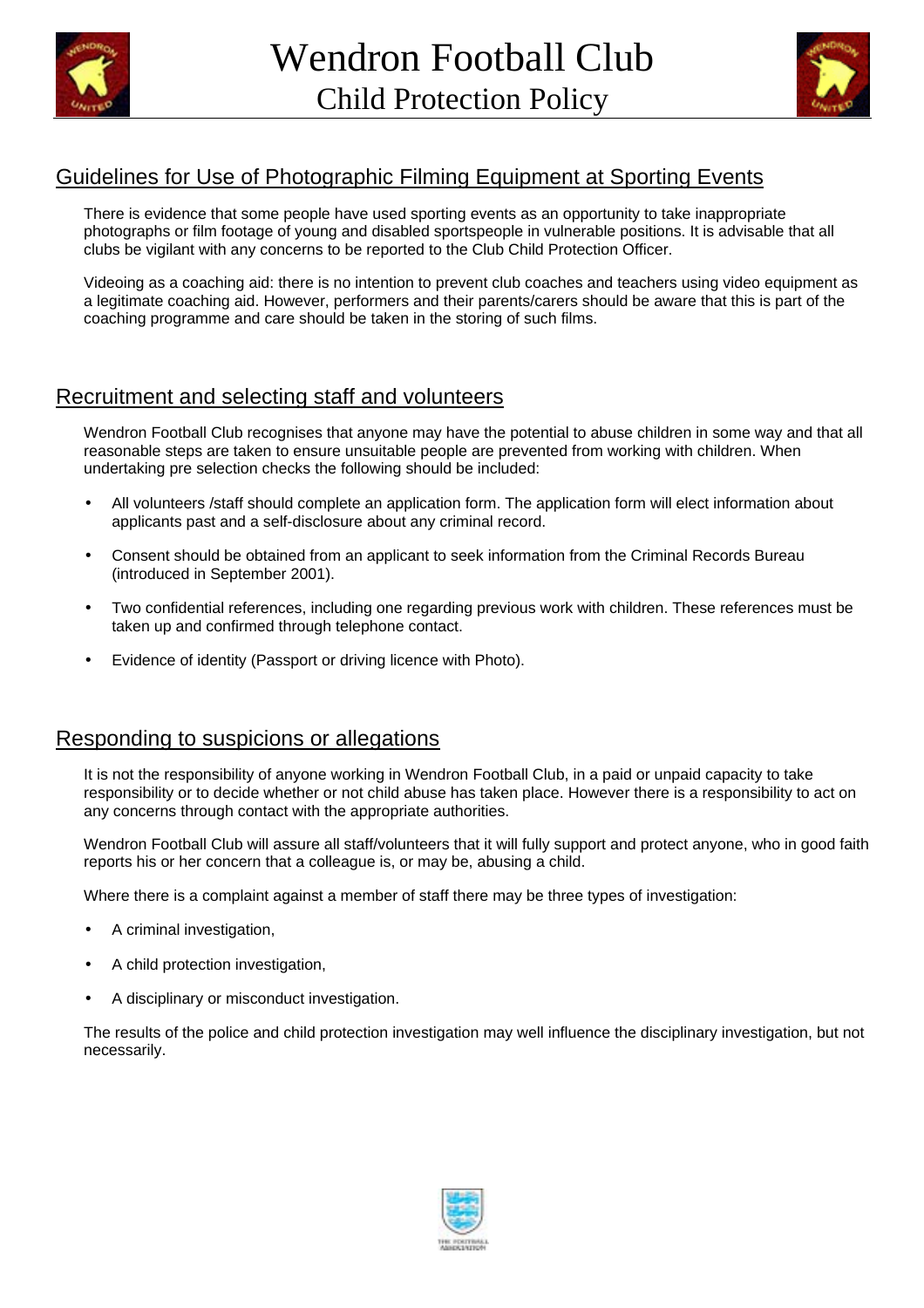



# Poor Practice

- If, following consideration, the allegation is clearly about poor practice; the Club Child Protection Officer will deal with it as a misconduct issue.
- If the allegation is about poor practice by the Club Child Protection Officer, or if the matter has been handled inadequately and concerns remain, it should be reported to the relevant Wendron Football Club Sports Association officer who will decide how to deal with the allegation and whether or not to initiate disciplinary proceedings.

# Suspected Abuse

- Any suspicion that a child has been abused by either a member of staff or a volunteer should be reported to the Club Child Protection Officer, who will take such steps as considered necessary to ensure the safety of the child in question and any other child who may be at risk.
- The Club Child Protection Officer will refer the allegation to the social services department who may involve the police, or go directly to the police if out-of-hours.
- The parents or carers of the child will be contacted as soon as possible following advice from the social services department.
- The Club Child Protection Officer should also notify the relevant Wendron Football Club officer who in turn will inform the Cornwall Football Association Child Protection Officer who will deal with any media enquiries.
- If the Club Child Protection Officer is the subject of the suspicion/allegation, the report must be made to the appropriate Manager or in his/her absence the Cornwall Football Association Child Protection Officer who will refer the allegation to Social Services.

# **Confidentiality**

Every effort should be made to ensure that confidentiality is maintained for all concerned. Information should be handled and disseminated on a need to know basis only. This includes the following people:

- The Club Child Protection Officer;
- The parents of the person who is alleged to have been abused;
- The person making the allegation;
- Social services/police;
- The Cornwall Football Association Regional Development Manager and Cornwall Football Child Protection Officer;
- The alleged abuser (and parents if the alleged abuser is a child). \*

\*Seek social services advice on who should approach alleged abuser.

Information should be stored in a secure place with limited access to designated people, in line with data protection laws (e.g. that information is accurate, regularly updated, relevant and secure).

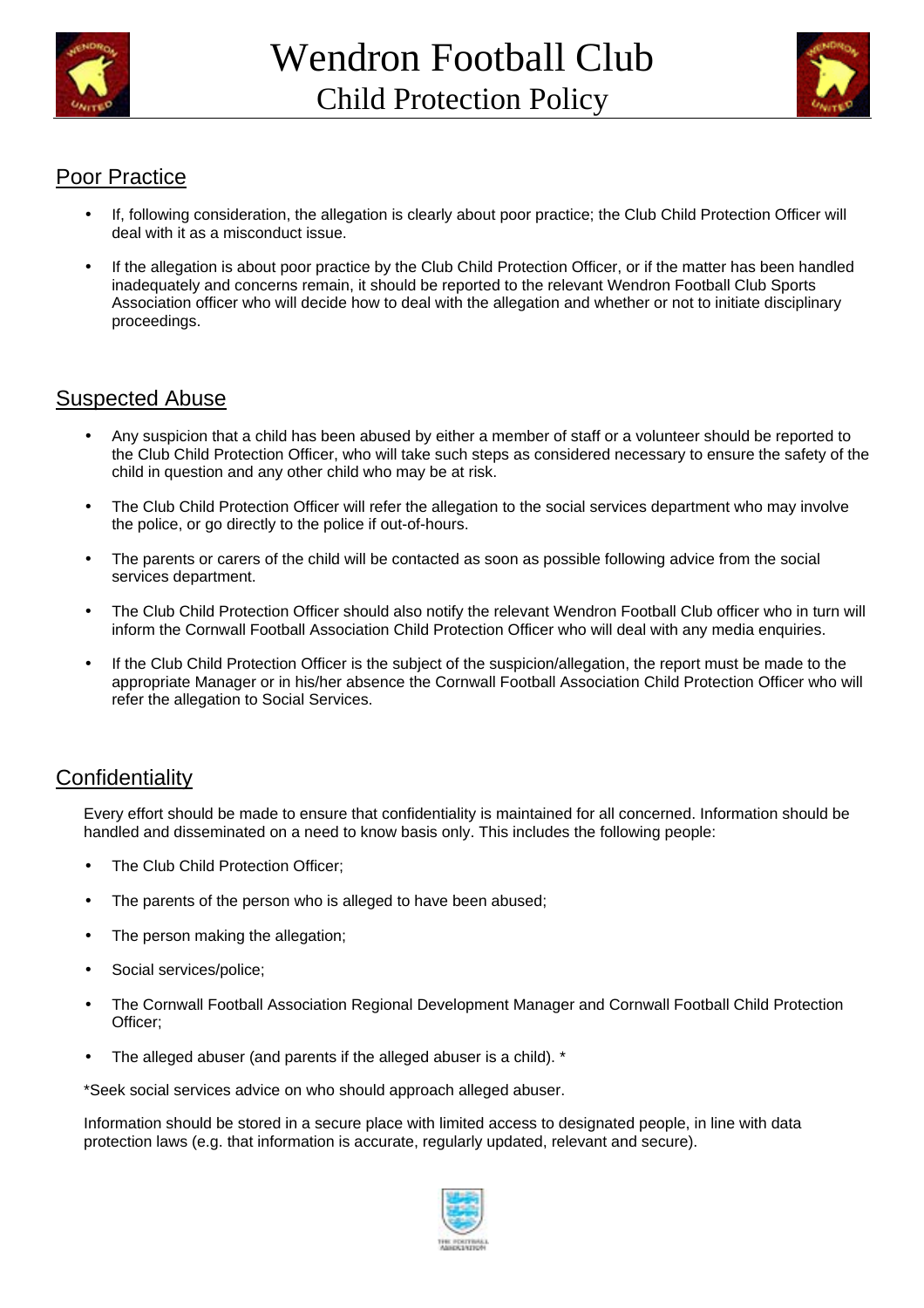



#### Internal Enquiries and Suspension

- The Wendron Football Club Child Protection Officer will make an immediate decision about whether any individual accused of abuse should be temporarily suspended pending further police and social services inquiries.
- Irrespective of the findings of the social services or police inquiries the Wendron Football Club Disciplinary Committee will assess all individual cases to decide whether a member of staff or volunteer should be reinstated and how this can be sensitively handled. This may be a difficult decision; particularly where there is insufficient evidence to uphold any action by the police. In such cases, the Wendron Football Club Disciplinary Committee must reach a decision based upon the available information which could suggest that on a balance of probability; it is more likely than not that the allegation is true. The welfare of children should always remain paramount.

# Support to Deal with the Aftermath

Consideration should be given about what support may be appropriate to children, parents and members of staff. Use of Help Lines, support groups and open meetings will maintain an open culture and help the healing process. The British Association of Counselling Directory (The British Association for Counselling Directory is available from The British Association for Counselling, 1 Regent Place, Rugby CV21 2PJ, Tel: 01788 550899, Fax: 01788 562189, E-mail: bac@bac.co.uk, Internet: www.bac.co.uk) may be a useful resource.

Consideration should be given about what support may be appropriate to the alleged perpetrator of the abuse.

# Allegations of Previous Abuse

Allegations of abuse may be made some time after the event (e.g. by an adult who was abused as a child or by a member of staff who is still currently working with children). Where such an allegation is made, the club should follow the procedures as detailed above and report the matter to the social services or the police. This is because other children, either within or outside sport, may be at risk from this person.

Anyone who has a previous criminal conviction for offences related to abuse is automatically excluded from working with children.

This is reinforced by the details of the Protection of Children Act 1999.

#### Action if Bullying is Suspected

The same procedure should be followed as set out in the Section relating to responding to suspicions or allegations, if bullying is suspected. All settings in which children are provided with services or are living away from home should have rigorously enforced anti-bullying strategies in place.

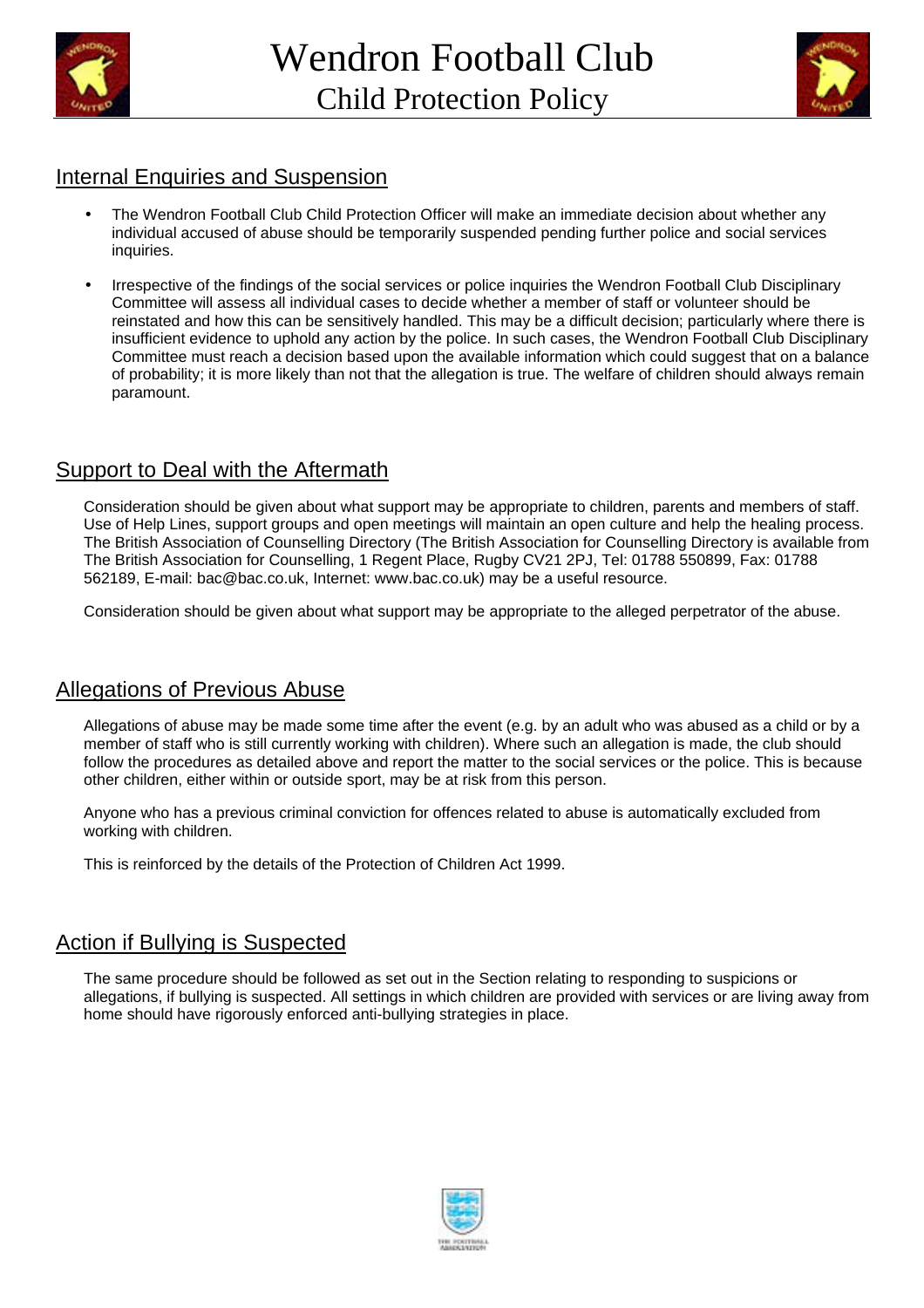



# Action to Help the Victim and Prevent Bullying in Sport:

- Take all signs of bullying very seriously.
- Encourage all children to speak and share their concerns (It is believed that up to 12 children per year commit suicide as a result of bullying, so if anyone talks about or threatens suicide, seek professional help immediately). Help the victim to speak out and tell the person in charge or someone in authority. Create an open environment.
- Investigate all allegations and take action to ensure the victim is safe. Speak with the victim and the bully (ies) separately.
- Reassure the victim that you can be trusted and will help them, although you cannot promise to tell no one else.
- Keep records of what is said (what happened, by whom, when).
- Report any concerns to the Club Child Protection Officer or the school (wherever the bullying is occurring).

# Action Towards the Bully(ies):

- Talk with the bully (ies), explain the situation, and try to get the bully (ies) to understand the consequences of their behaviour. Seek an apology to the victim(s).
- Inform the bully's parents.
- Insist on the return of borrowed items and that the bullies (ies) compensate the victim.
- Provide support for the coach of the victim.
- Impose sanctions as necessary.
- Encourage and support the bully (ies) to change behaviour.
- Hold meetings with the families to report on progress.
- Inform all organisation members of action taken.
- Keep a written record of action taken.

#### **Remember:**

- Maintain confidentiality on a need to know basis only.
- Ensure the Club Child Protection Officer follows up with social services.
- The Club Child Protection Officer should also report the incident to the Cornwall Football Association Child Protection Officer who should ascertain whether or not the person/s involved in the incident play a role in Football and act accordingly.

If you do not know whom to turn for advice or are worried about sharing your concerns with a senior colleague, you should contact the social services direct (or the NSPCC on 0808 800 5000, or Childline on 0800 1111)